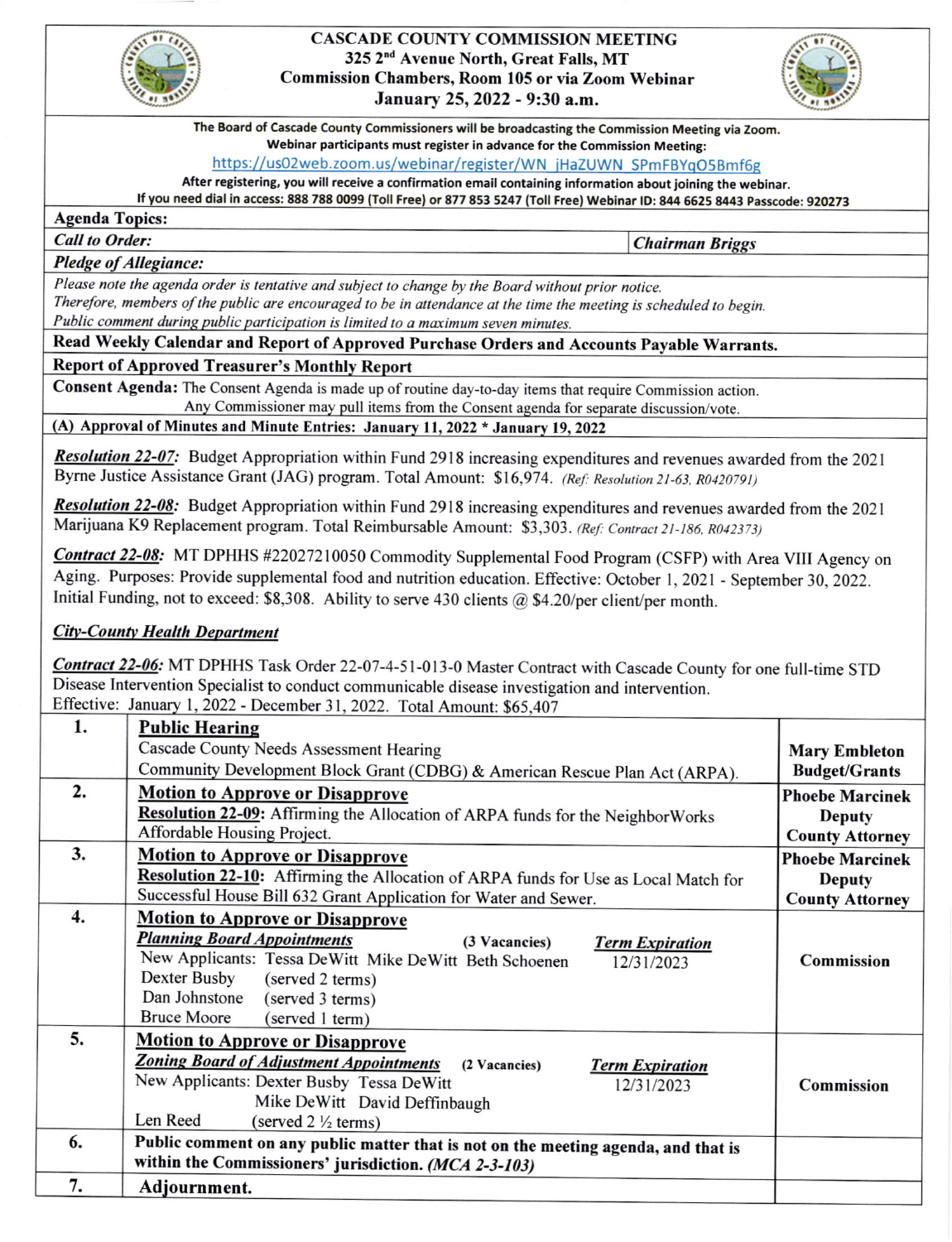# TREASURER'S MONTHLY REPORT-BANK BALANCES, INVESTMENTS, REVENUES AND DISBURSEMENTS

|                                                        | December 31, 2021       |                   |  |
|--------------------------------------------------------|-------------------------|-------------------|--|
| <b>BANK BALANCES:</b>                                  |                         |                   |  |
|                                                        | <b>STATEMENTS</b>       |                   |  |
| US BANK MASTER ACCOUNT                                 | \$                      | 60,732,224.97     |  |
| TOTAL                                                  | \$                      | 60,732,224.97     |  |
| <b>INVESTMENTS:</b>                                    |                         |                   |  |
| MT Board of Investments - Short Term                   |                         |                   |  |
| Investment Pool (STIP)                                 | \$                      | 37,965,926.60     |  |
| <b>TOTAL</b>                                           | \$                      | 37,965,926.60     |  |
| <b>GRAND TOTAL</b>                                     | \$                      | 98,698,151.57     |  |
|                                                        |                         |                   |  |
| <b>OTHER BANK BALANCES:</b>                            |                         | <b>STATEMENTS</b> |  |
| <b>CLERK OF COURT RESTITUTION</b>                      | \$                      | 15,573.99         |  |
| <b>SHERIFF'S COMMISSARY</b>                            | \$                      | 163,494.34        |  |
| <b>SHERIFF'S CIVIL</b>                                 | \$                      | 362,983.99        |  |
| <b>SHERIFF'S EVIDENCE</b>                              |                         | 71,951.62         |  |
| <b>JUSTICE COURT OLD TRUST</b>                         | \$<br>\$                | 1,129.10          |  |
| <b>JUSTICE COURT NEW TRUST</b>                         | \$                      | 83,541.28         |  |
| <b>TOTAL</b>                                           | \$                      | 698,674.32        |  |
| <b>RECEIPTS:</b>                                       |                         |                   |  |
| <b>MOTOR VEHICLE</b>                                   | \$                      | 820,619.46        |  |
| <b>PROPERTY TAX</b>                                    | \$                      | 54,570,953.20     |  |
| <b>REVENUE RECEIPTS</b>                                | \$                      | 6,867,094.38      |  |
| TOTAL                                                  | \$                      | 62,258,667.04     |  |
| DISBURSEMENTS: Made in the current month.              |                         |                   |  |
|                                                        |                         |                   |  |
| MONTANA MOTOR VEHICLE DIVISION                         | \$                      | 570,794.30        |  |
| MONTANA DEPT. OF REVENUE<br><b>CITY OF GREAT FALLS</b> | \$                      | 7,513,247.25      |  |
|                                                        | \$<br>\$                | 12,291,667.78     |  |
| <b>GREAT FALLS PUBLIC SCHOOLS</b>                      |                         | 20,443,625.69     |  |
| MISC. REMITTANCES                                      | Ś                       | 989,521.91        |  |
| <b>TOTAL</b>                                           | $\overline{\mathsf{s}}$ | 41,808,856.93     |  |

s 41,808,8s5.93